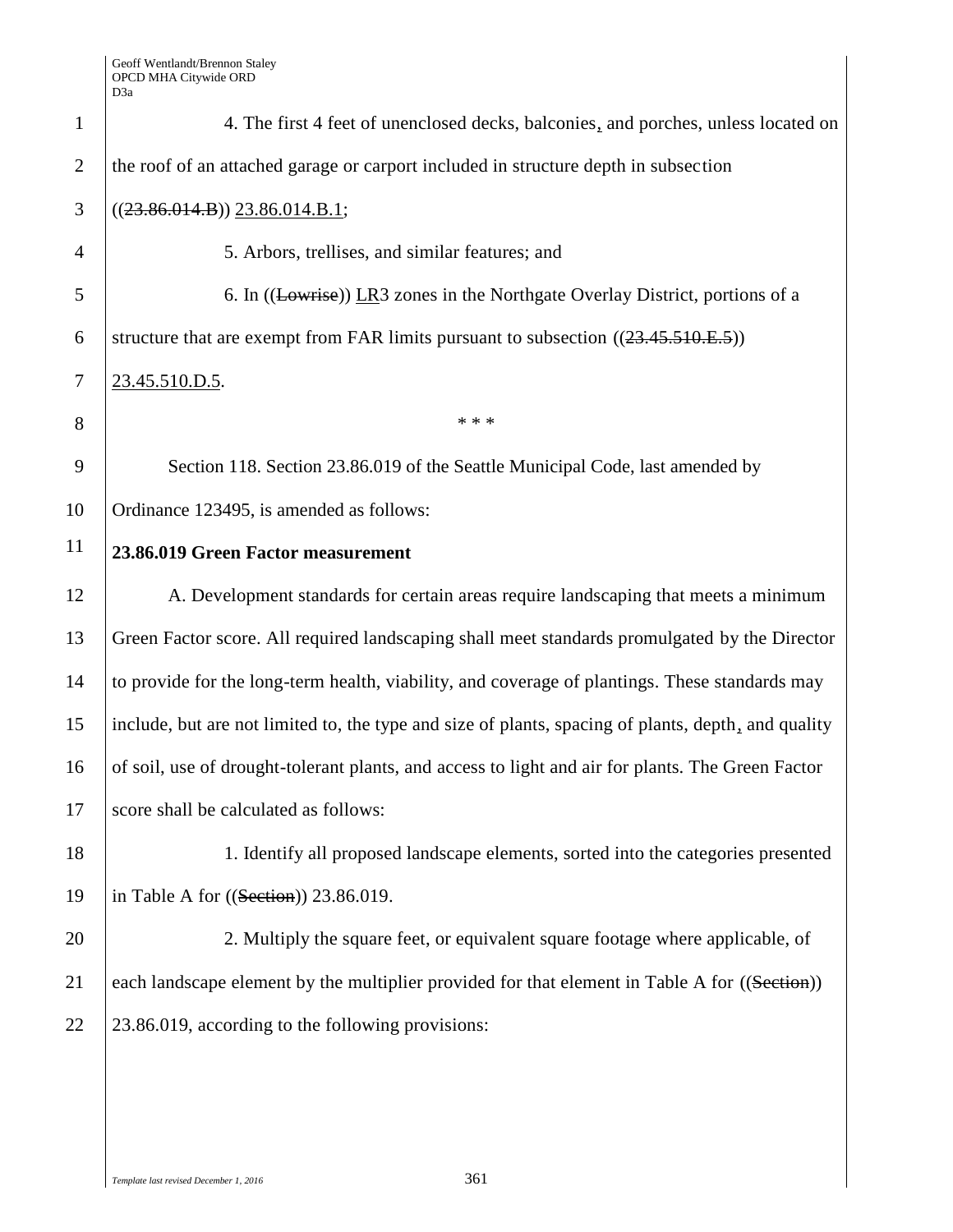| $\mathbf{1}$   | a. If multiple elements listed on Table A for ((Section)) 23.86.019                            |  |
|----------------|------------------------------------------------------------------------------------------------|--|
| $\overline{2}$ | occupy the same area (for example, groundcover under a tree), count the full square footage or |  |
| 3              | equivalent square footage of each element.                                                     |  |
| $\overline{4}$ | b. Landscaping elements in the right-of-way between the lot line and the                       |  |
| 5              | roadway may be counted, provided that they are approved by the Director of the Department of   |  |
| 6              | Transportation.                                                                                |  |
| 7              | c. Elements listed in Table A for ((Section)) 23.86.019 that are provided                      |  |
| 8              | to satisfy any other requirements of this $((\text{Code}))$ Title 23 may be counted.           |  |
| 9              | d. For trees, large shrubs, and large perennials, use the equivalent square                    |  |
| 10             | footage of each tree or shrub according to Table B for ((Section)) 23.86.019.                  |  |
| 11             | e. For vegetated walls, use the square footage of the portion of the wall                      |  |
| 12             | covered by vegetation. All vegetated wall structures, including fences counted as vegetated    |  |
| 13             | walls, shall be constructed of durable materials, provide adequate planting area for plant     |  |
| 14             | health, and provide appropriate surfaces or structures that enable plant coverage.             |  |
| 15             | f. For all elements other than trees, large shrubs, large perennials, and                      |  |
| 16             | vegetated walls, square footage is determined by the area of the portion of a horizontal plane |  |
| 17             | that lies over or under the element.                                                           |  |
| 18             | g. All permeable paving and structural soil credits together may not                           |  |
| 19             | count for more than one third of the lot's Green Factor score.                                 |  |
| 20             | 3. Add together all the products calculated under subsection 23.86.019.A.2 to                  |  |
| 21             | determine the Green Factor numerator.                                                          |  |
| 22             | 4. Divide the Green Factor numerator by the lot area to determine the Green                    |  |
| 23             | Factor score.                                                                                  |  |
|                |                                                                                                |  |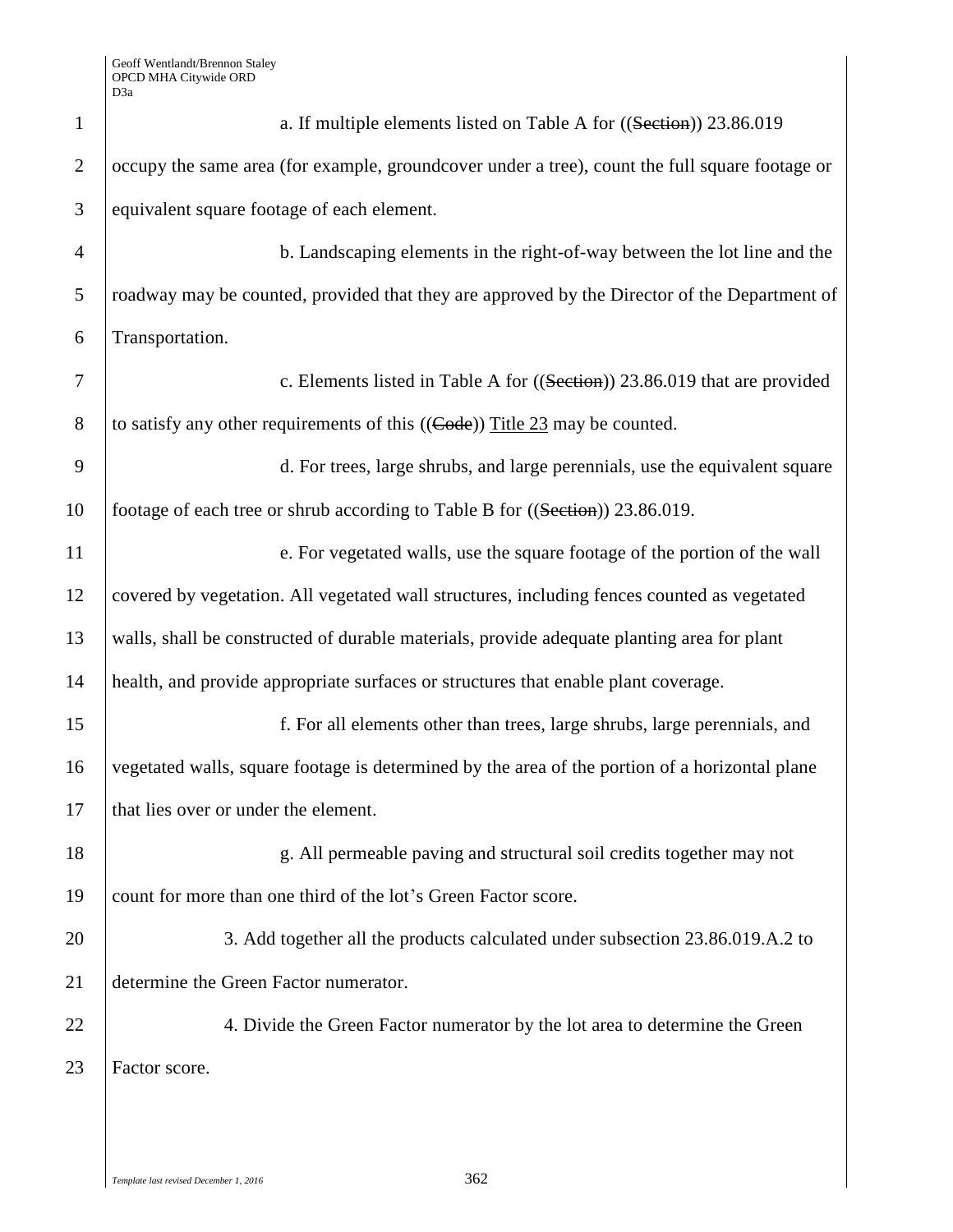| <b>Green Factor landscape elements</b>                                                                                                  |                   |
|-----------------------------------------------------------------------------------------------------------------------------------------|-------------------|
| Green Factor ((Landscape Elements)) landscape elements                                                                                  | <b>Multiplier</b> |
| A. Planted ((Areas)) areas (choose one of the following for each planting area)                                                         |                   |
| ((1. Planted areas with a soil depth of less than 24 inches                                                                             | ( <b>0.1</b> )    |
| $((2))$ 1. Planted areas with a soil depth of 24 inches or more:                                                                        | 0.6               |
| ((3)) 2. Bioretention facilities meeting standards of the Stormwater Code, Title<br>22, Subtitle VIII ((of the Seattle Municipal Code)) | 1.0               |
| <b>B.</b> Plants                                                                                                                        |                   |
| 1. Mulch, ground covers, or other plants normally expected to be less than 2<br>feet tall at maturity $((.)$                            | 0.1               |
| 2. ((Large)) Medium shrubs or other perennials at least 2 feet tall, but less than<br>4 feet tall, at maturity                          | 0.3               |
| 3. Large shrubs or other perennials at least 4 feet tall at maturity                                                                    | 0.3               |
| $((3))$ 4. Small trees                                                                                                                  | 0.3               |
| $((4))$ 5. Small/medium trees                                                                                                           | $((0.3))$ 0.5     |
| $((5))$ 6. Medium/large trees                                                                                                           | $((0.4))$ 0.7     |
| $((6))$ 7. Large trees                                                                                                                  | $((0.4))$ 0.9     |
| $((7))$ 8. Preservation of existing $((\text{large}))$ trees at least 6 inches in diameter at<br>breast height                          | ((0.8)) 1.0       |
| C. Green roofs                                                                                                                          |                   |
| 1. Planted over at least 2 inches but less than 4 inches of growth medium                                                               | 0.4               |
| 2. Planted over at least 4 inches but less than 8 inches of growth medium                                                               | $((0.7))$ 0.6     |
| 3. Planted over at least 8 inches of growth medium                                                                                      | 0.8               |
| D. Vegetated walls in C and NC zones only                                                                                               | $((0.7))$ 0.4     |
| $\left  \right $ (E. Water features using harvested rainwater and under water at least six months<br>per year                           | 0.7)              |
| $((F))$ E. Permeable paving                                                                                                             |                   |
| 1. Installed over at least 6 inches and less than 24 inches of soil and/or gravel                                                       | 0.2               |
| 2. Installed over at least 24 inches of soil and/or gravel                                                                              | 0.5               |
| $((G))$ F. Structural soil                                                                                                              | $((0.2))$ 0.5     |
| $((H))$ $\underline{G}$ . Bonuses applied to Green Factor landscape elements:                                                           |                   |
| 1. Landscaping that consists entirely of drought-tolerant or native plant species                                                       | 0.1               |
| 2. Landscaping that receives at least 50 percent of its irrigation through the use<br>of harvested rainwater                            | 0.2               |
| 3. Landscaping visible from adjacent rights-of-way or public open space                                                                 | $((0.1))$ 0.2     |

1 **((Table A for Section 23.86.019: Green Factor Landscape Elements))**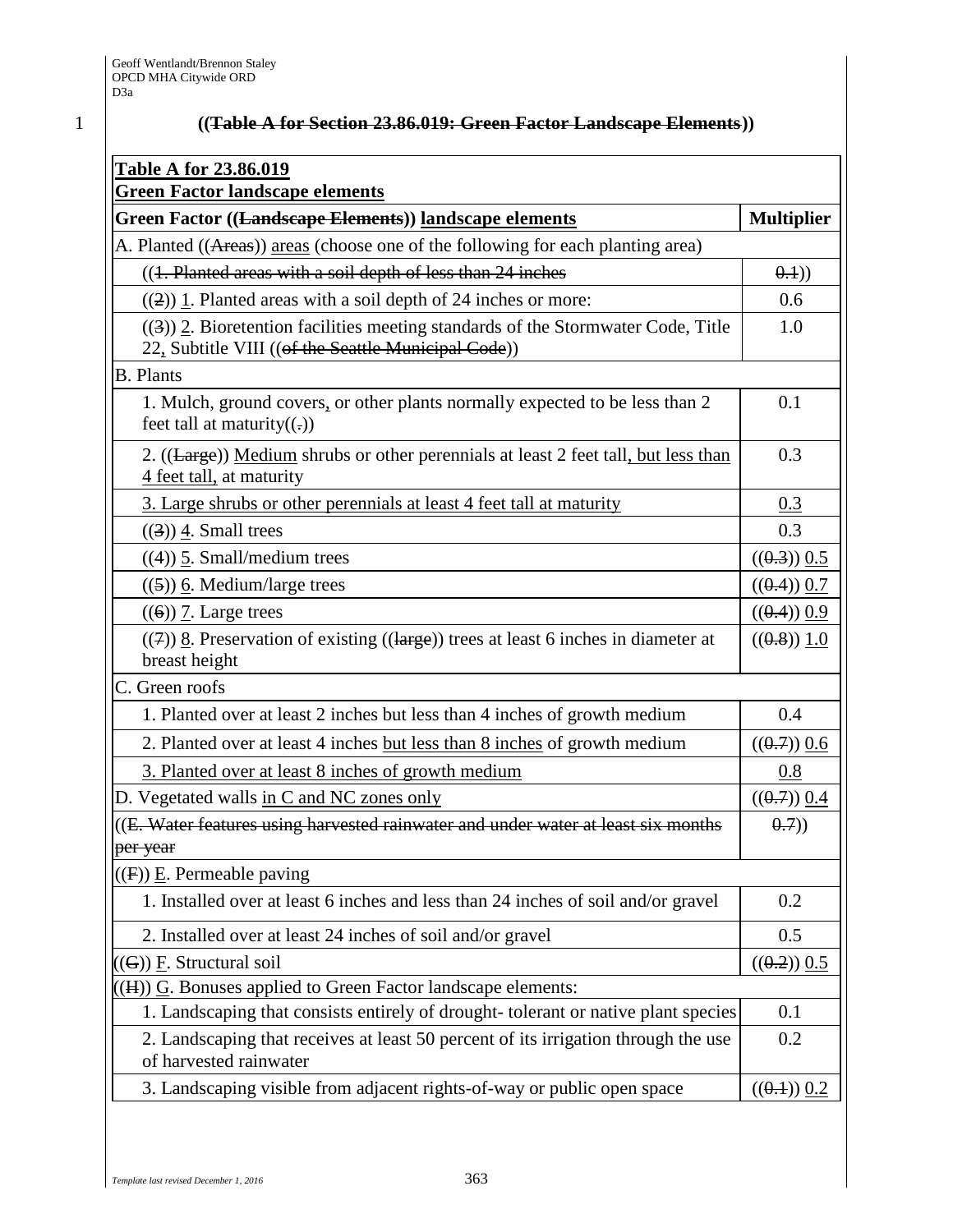## **Table A for 23.86.019 Green Factor landscape elements**

| Green Factor ((Landscape Elements)) landscape elements | <b>Multiplier</b> |
|--------------------------------------------------------|-------------------|
| 4. Landscaping in food cultivation                     |                   |

## 1 **((Table B for Section 23.86.019** 2 **Equivalent square footage of trees and large shrubs))**

| <b>Table B for 23.86.019</b><br>Equivalent square footage of trees and large shrubs               |                                                                       |  |  |
|---------------------------------------------------------------------------------------------------|-----------------------------------------------------------------------|--|--|
| Landscape ((Elements)) elements                                                                   | Equivalent ((Square Feet)) square feet                                |  |  |
| Medium shrubs or other perennials at least<br>2 feet tall, but less than 4 feet tall, at maturity | 9 per plant                                                           |  |  |
| Large shrubs or $((large))$ other perennials at<br>least 4 feet tall at maturity                  | $((12 \text{ square feet}))$ 36 per plant                             |  |  |
| Small trees                                                                                       | 75 ( $(gquare$ feet)) per tree                                        |  |  |
| Small/medium trees                                                                                | $150$ ((square feet)) per tree                                        |  |  |
| Medium/large trees                                                                                | $250$ ((square feet)) per tree                                        |  |  |
| Large trees                                                                                       | $350$ ((square feet)) per tree                                        |  |  |
| Existing $((large))$ trees                                                                        | 20 ((square feet)) per inch of trunk diameter<br>4.5 feet above grade |  |  |

3 Section 119. Section 23.91.002 of the Seattle Municipal Code, last amended by

4 Ordinance 125399, is amended as follows:

# 5 **23.91.002 Scope of this Chapter 23.91**

6 A. Violations of the following provisions of this Title 23 shall be enforced under the

7 citation or criminal provisions set forth in this Chapter 23.91:

8 1. Junk storage in residential zones (((Chapter 23.43,)) (Chapter 23.44, Chapter 23.45, Chapter 23.46, Chapter 23.49 Subchapter IV, and Chapter 23.49 Subchapter VII), unless the lot contains a vacant structure subject to the vacant building maintenance standards contained in subsection 22.206.200.A and a notice of violation has been issued requiring compliance with subsection 22.206.200.F;

*Template last revised December 1, 2016* 364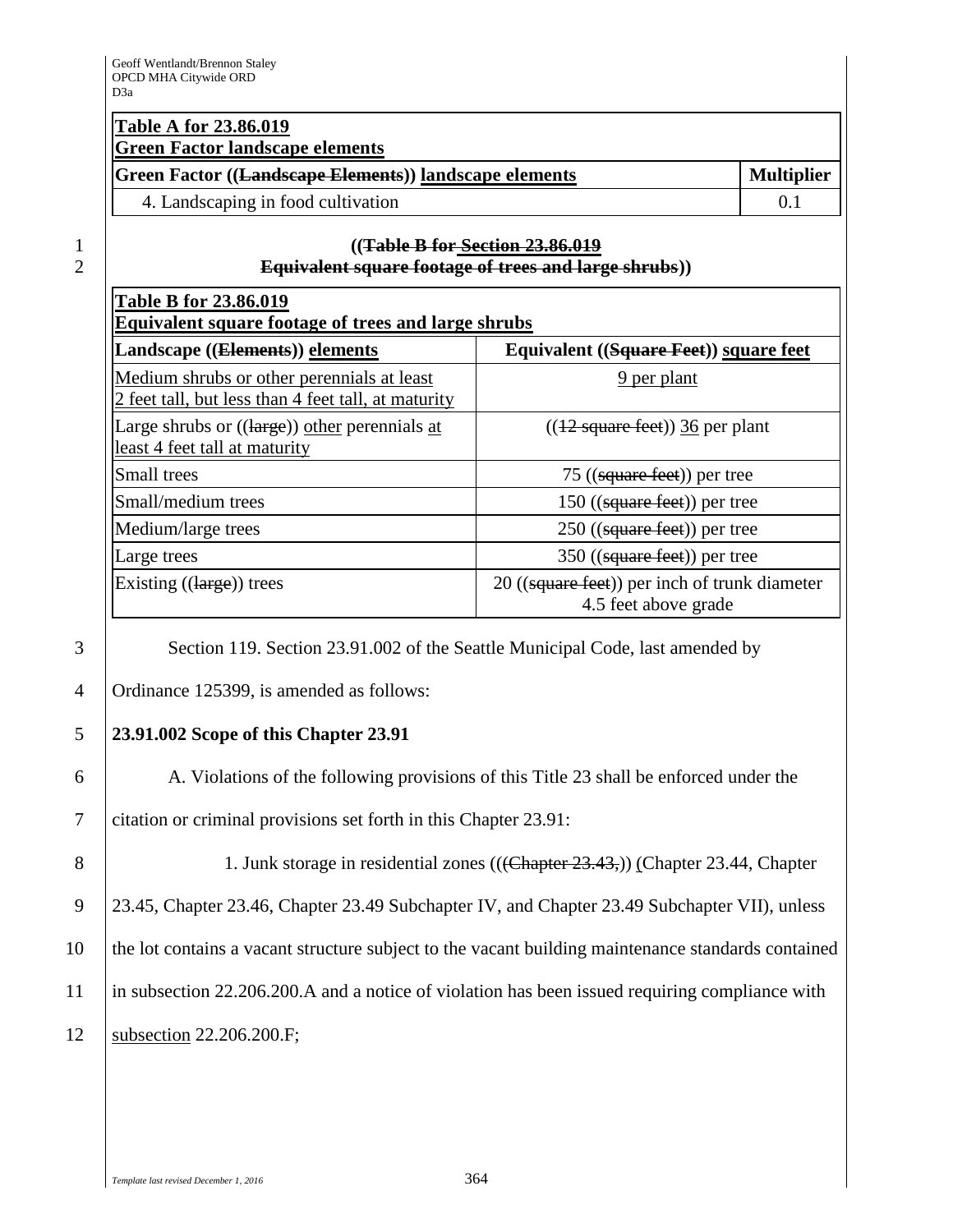Geoff Wentlandt/Brennon Staley OPCD MHA Citywide ORD D3a

| $\mathbf{1}$   | 2. Construction or maintenance of structures in required yards or setbacks in                  |  |
|----------------|------------------------------------------------------------------------------------------------|--|
| $\overline{2}$ | residential zones (((Chapter 23.43,)) (Chapter 23.44, Chapter 23.45, Chapter 23.46, Chapter    |  |
| 3              | 23.49 Subchapter IV, and Chapter 23.49 Subchapter VII);                                        |  |
| $\overline{4}$ | 3. Parking of vehicles in a single-family zone (Section 23.44.016), unless the lot             |  |
| 5              | contains a vacant structure subject to the vacant building maintenance standards contained in  |  |
| 6              | subsection 22.206.200.A;                                                                       |  |
| 7              | 4. Keeping of animals (Section 23.42.052); and                                                 |  |
| 8              | [5. Reserved.]                                                                                 |  |
| 9              | 6. The following violations of the Shoreline ((district)) District, Chapter 23.60A:            |  |
| 10             | a. Discharging, leaking, or releasing solid or liquid waste and untreated                      |  |
| 11             | effluent, oil, chemicals, or hazardous materials into the water (subsection 23.60A.152.R);     |  |
| 12             | b. Releasing debris and other waste materials from construction,                               |  |
| 13             | maintenance, repair, or in operation or management of a property, into any water body          |  |
| 14             | (subsections 23.60A.152.H, 23.60A.152.I, 23.60A.152.T, and 23.60A.152.U);                      |  |
| 15             | c. Conducting activity in or over water outside the allowed work windows                       |  |
| 16             | (subsection $23.60A.152.J$ ); and                                                              |  |
| 17             | d. Closing required public access (Section 23.60A.164).                                        |  |
| 18             | B. Any enforcement action or proceeding pursuant to this Chapter 23.91 shall not affect,       |  |
| 19             | limit, or preclude any previous, pending, or subsequent enforcement action or proceeding taken |  |
| 20             | pursuant to Chapter 23.90.                                                                     |  |
|                |                                                                                                |  |
|                |                                                                                                |  |
|                |                                                                                                |  |
|                |                                                                                                |  |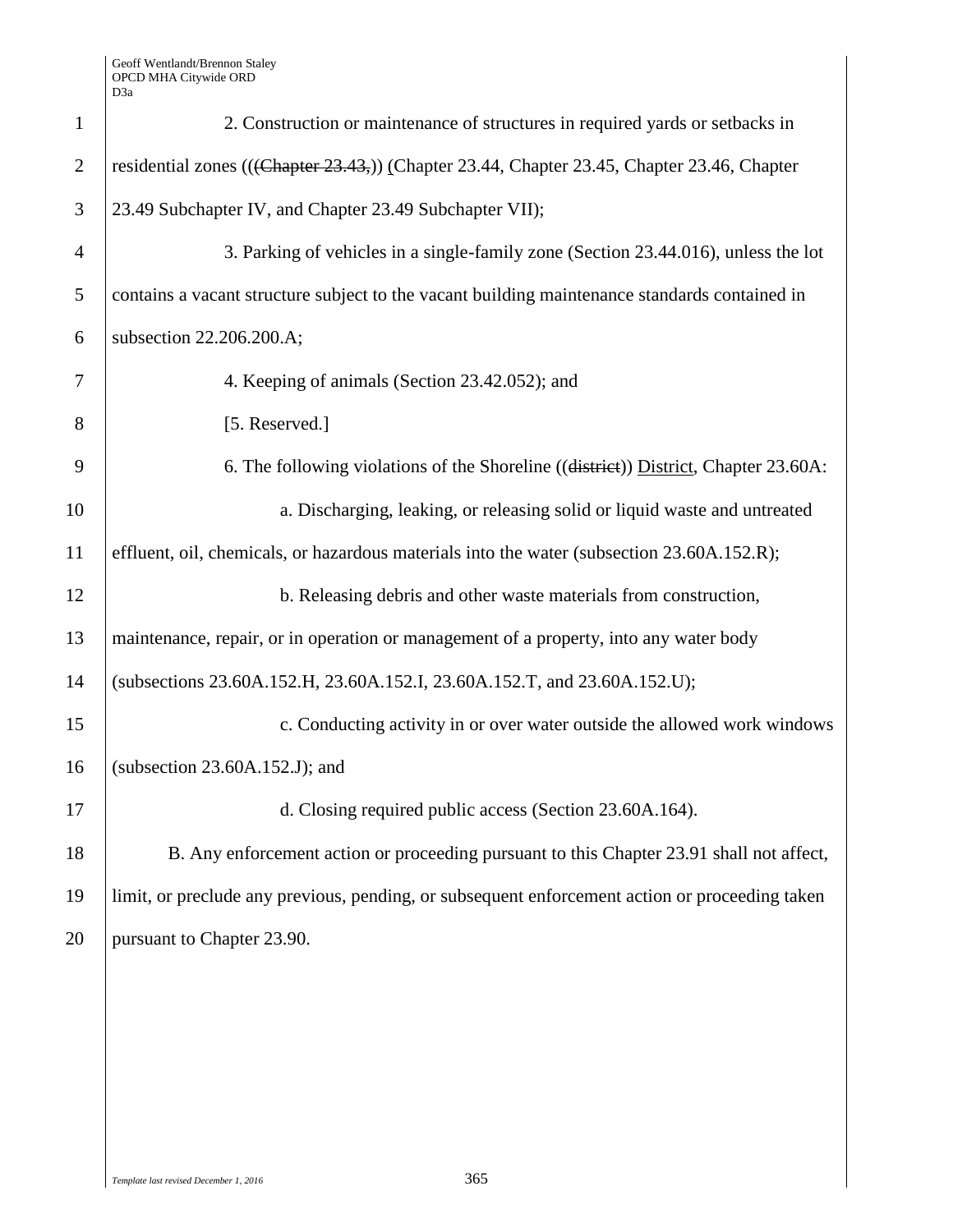| $\mathbf{1}$   | Section 120. Section 25.11.060 of the Seattle Municipal Code, enacted by Ordinance                       |
|----------------|----------------------------------------------------------------------------------------------------------|
| $\overline{2}$ | 120410, is amended as follows:                                                                           |
| $\mathfrak{Z}$ | 25.11.060 Tree protection on sites undergoing development in ((Single-family and                         |
| $\overline{4}$ | Residential Small Lot)) single-family zones ((,))                                                        |
| 5              | A. Exceptional ((Trees.)) trees                                                                          |
| 6              | 1. The Director may permit a tree to be removed only if:                                                 |
| 7              | a. $((the))$ The maximum lot coverage permitted on the site according to                                 |
| $8\,$          | $((SMC))$ Title 23 $((, the Land Use Code))$ cannot be achieved without extending into the tree          |
| 9              | protection area or into a required front and/or rear yard to an extent greater than provided for in      |
| 10             | subsection $((A.2 \text{ of this section}))$ 25.11.060A.2; or                                            |
| 11             | b. $((\text{avoiding})\)$ Avoiding development in the tree protection area would                         |
| 12             | result in a portion of the house being less than $((\text{fifteen } (15)))$ 15 feet in width.            |
| 13             | 2. Permitted extension into front or rear yards shall be limited to an area equal to                     |
| 14             | the amount of the tree protection area not located within required yards. The maximum                    |
| 15             | projection into the required front or rear yard shall be $((\text{fiffy}(50)))$ 50 percent of the yard   |
| 16             | requirement.                                                                                             |
| 17             | 3. If the maximum lot coverage permitted on the site can be achieved without                             |
| 18             | extending into either the tree protection area or required front and/or rear yards, then no such         |
| 19             | extension into required yards shall be permitted.                                                        |
| 20             | ((B. Trees Over Two (2) Feet in Diameter Measured Four and One-half (4½) Feet Above                      |
| 21             | the Ground.                                                                                              |
| 22             | 4) B. Trees over $((\text{two} (2)))$ 2 feet in diameter <u>measured 4.5 feet above the ground</u> shall |
| 23             | be identified on site plans. $((2))$ In order to protect such trees, $((over two (2) feet in diameter))$ |
|                |                                                                                                          |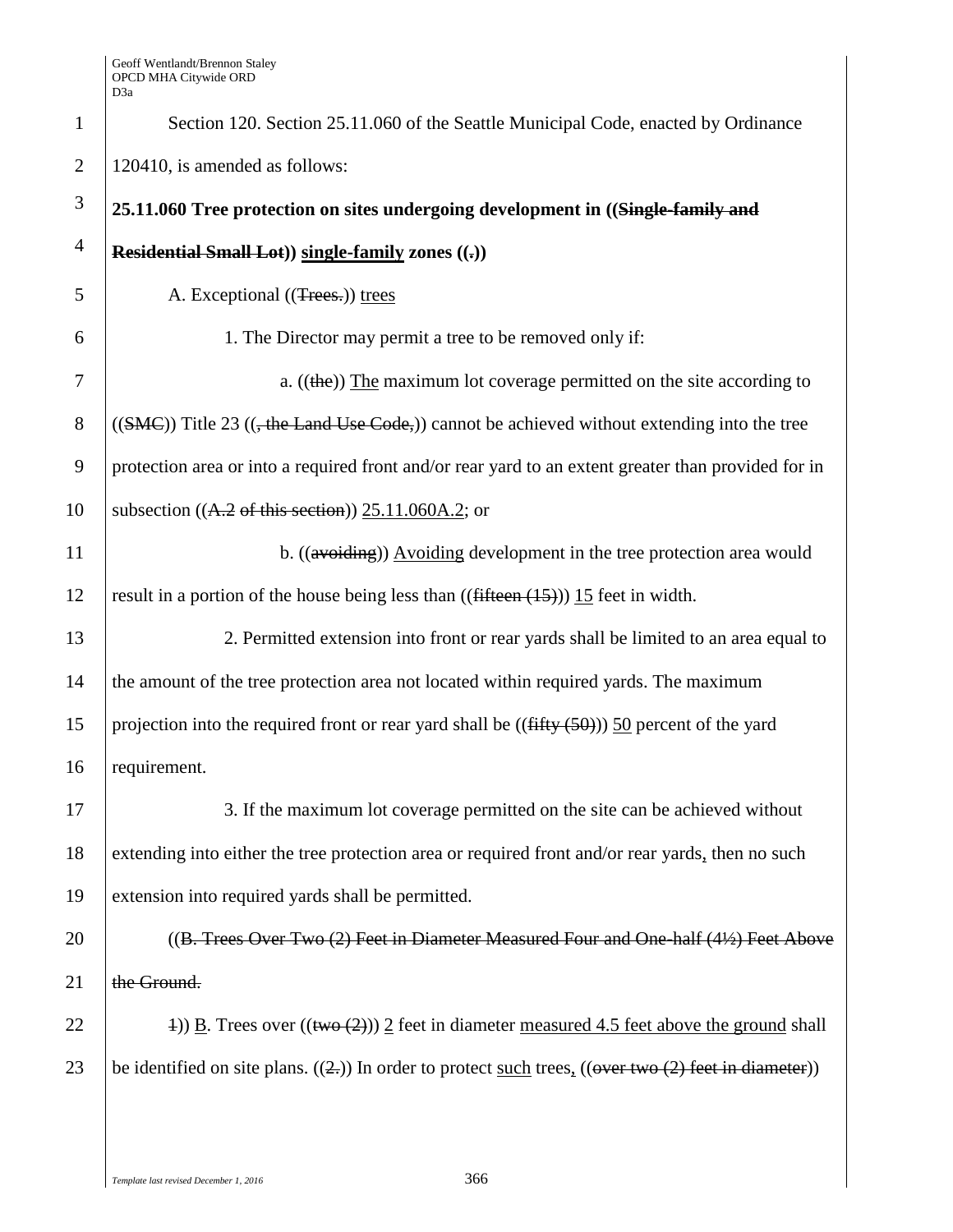#### Geoff Wentlandt/Brennon Staley OPCD MHA Citywide ORD D3a

1 an applicant may modify their development proposal to extend into front and/or rear yards in the

2 same manner as provided for exceptional trees in subsection  $25.11.060$ . A ((of this section,

 $3$  above)).

4 ((C. The development shall meet the tree requirements of Section 23.44.008 I.))